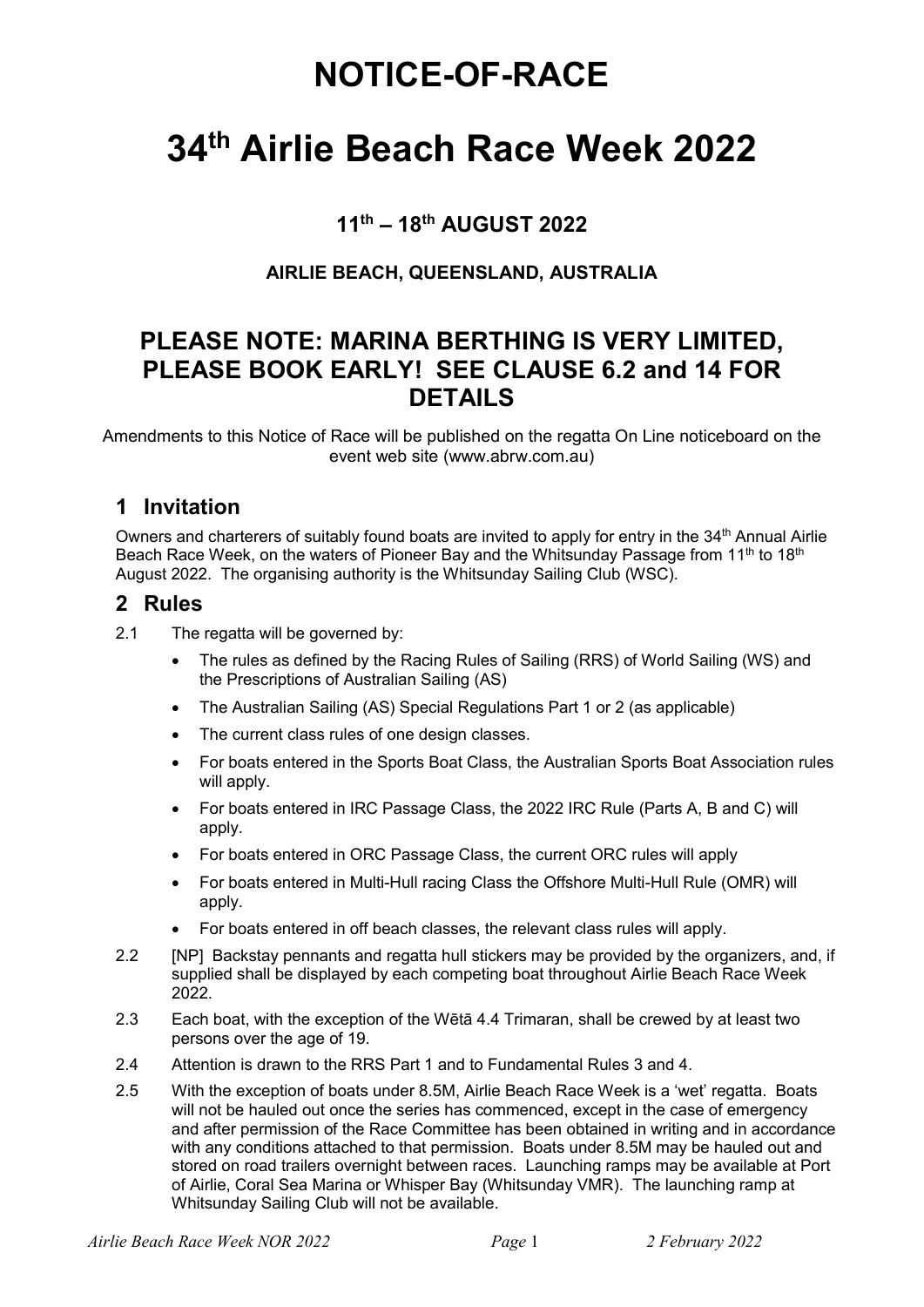- 2.6 Boats not racing in an IRC Class shall request permission from the Race Committee to use movable and/or variable ballast for the purpose of increasing stability. Any such request must be accompanied by full details of the system involved, and any such system will be considered in establishing the yacht's handicap. Stored power may be used for the operation of movable ballast systems. Rules 51 and 52 are modified to the extent required by this paragraph.
- 2.7 One-Design boats shall comply with their class rules at all times whilst racing in IRC, OMR and One Design Classes unless these have been modified by the class association.
- 2.8 A boat chartered or on loan may carry national letters or sail numbers in contravention of her class rules. A yacht without identification numbers on the main and headsail and spinnaker shall display bow numbers on each side of the hull, placed no more than one metre from the bow, for the duration of the event. This amends RRS 77. Bow numbers may be available at registration.
- 2.9 Except as detailed in NoR paragraph 2.3 and 2.7, there will be no restrictions on crew numbers or crew changes during the Regatta.
- 2.10 For the purpose of IRC Rules 21.1.5 (d) and (e) this regatta is on consecutive days and the sails carried shall remain the same.
- 2.11 RRS 55 is amended adding the following sentence to the rule: 'However, discarding cotton, wool or any other biodegradable material when setting a sail is permitted.
- 2.12 The intention is to appoint a National Jury in accordance with RRS 70.5 and Australian Sailing prescriptions thereto.

## 3 Safety

- 3.1 This regatta is classified as Category "5" (AS Special Regulations, Part 1). For Off the Beach classes, the Australian Sailing Special Regulations Part 2 (Off the Beach Boats) and prescriptions shall apply.
- 3.2 Boats shall additionally carry a VHF radio in accordance with AS Special Regulations Part 1, 3.25.4, or 3.25.6
- 3.3 All boats other than Off the Beach classes shall carry sufficient fuel at the start of each race for four hours of motoring. The race committee may inspect any yacht at any time for compliance with safety regulations.
- 3.4 In addition to daily reporting requirements, boats will be required to submit a daily crew list

## 4 Classes and Eligibility

- 4.1 Racing will be provided in the following classes subject to at least five entries being accepted in that class. The organising authority may alter, amalgamate or divide any class or may add classes as required. Should there be insufficient entries to form a particular class; boats entered for that class may be allocated to another class at the discretion of the Race Committee.
- 4.2 The RC reserves the right to adjust the eligibility criteria and/or reallocation of boats in the interests of fair competition. The determination of eligibility criteria and the allocation of boats to particular classes or divisions shall not be grounds for protest or redress. This alters RRS 62.1(a).
- 4.3 Boats with dual IRC and ORC (ORCi or ORCclub) certificates may enter both divisions (additional race entry fee applies).
- 4.4 Classes
	- i) Rating Passage will have current IRC or ORC (or both) certificate.

IRC Passage Class will have a current (2022) IRC certificate with a TCC of 0.95 or greater. The Race Committee may amend this limit if required. Racing will be conducted under the 2022 IRC rule; parts A, B and C will apply. Races may include a combination of passage races and Windward / Leeward courses.

b) ORC Passage Class will have a current ORC (ORCi or ORCclub) certificate. Races may include a combination of passage races and Windward / Leeward courses.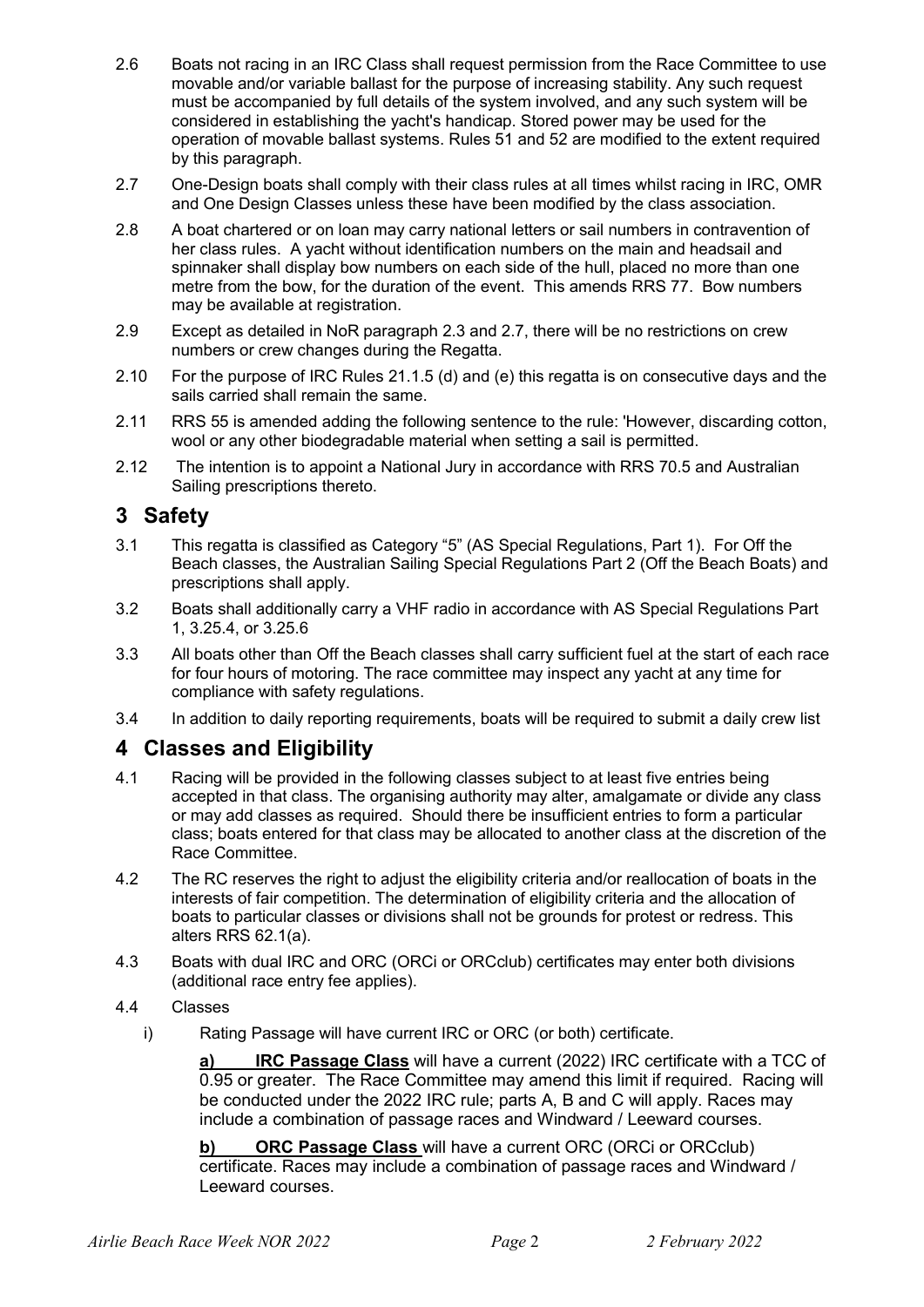ii) One Design Classes with a minimum of 5 boats, may apply for a separate One Design class. Boats shall comply with the rules of the One Design class.

iii) Performance Racing Class will be boats of less than 30 m LOA and will be allocated handicaps by the Handicap Committee. Handicaps may be revised between races. Races will include a combination of passage races and Windward / Leeward courses.

**Performance Cruising** shall be fitted out to comfortable cruising standards but may have performance enhancing items such as modern exotic construction sails. Boats will be allocated handicaps by the Handicap Committee. Handicaps will be revised between races. Races will be mainly passage races. Performance enhancing items may be taken into consideration when allocating handicaps.

v) Non–Spinnaker Class will have the same requirements as for Performance Cruising Class, but shall sail with a main and jib only. A jib is defined as a headsail with the entire luff of the sail attached along the headstay, and mid girth less than 75% of foot length. A reaching strut/whisker pole may be used with one end attached to the mast in accordance with RRS 50.2. Boats will be allocated handicaps by the Handicap Committee. Handicaps will be revised between races. Races will be mainly passage races.

vi) Sports Boat Class will be boats that meet the requirements of the Australian Sports Boat Association rules with an SMS rating of 0.755 or greater. RRS 49.1 shall not apply to Melges 24's and Magic 25's if racing in full compliance with their respective class rules and it is noted on the boats' SMS certificate that the rating incorporates hiking devices. ASBA Constitution section 4.1.13 shall not apply to Elliott 7's if racing in full compliance with their respective class rules. Sports Boat Class will be rated using the Sportsboat Measurement System (SMS). Races will include a combination of passage races and Windward / Leeward courses.

vii) Trailable Yachts Class will be yachts that are able to be trailed, launched and retrieved on a road-legal trailer. Boats will be allocated handicaps by the Handicap Committee based on a boat's CBH. Handicaps may be revised between races. Races will be mainly passage races.

viii) Multi-Hull Racing Class will be Multi-Hull boats and shall have a current Offshore Multihull Rule (OMR) rating greater than 0.700. Races will include a combination of passage races and Windward / Leeward courses.

ix) Multi-Hull Passage Class Boats will be allocated handicaps by the Handicap Committee. Handicaps will be revised between races. Races will be mainly passage races.

x) Wētā 4.4 Trimaran Class will compete as a One Design class and will sail under their class rules. Races will be conducted within Pioneer Bay.

xi) Off Beach Multihull boats that comply with either the Formula 16 Catamaran rules or the Formula 18 Catamaran rules will compete as a separate division with results calculated using Australian Sailing yardstick or Scratch.

xii) Off the Beach Classes – Eligible Off the Beach classes will compete using Australian Sailing yardstick or as One Design classes subject to entries.

4.5 More information on the type of racing offered in the above divisions can be found under the "Divisions" tab on the event website.

## 5 Entry

- 5.1 Eligible boats shall enter on-line and pay the race entry fee in full. Entry fee for boats whose entry is received and paid by Monday 1<sup>st</sup> August 2022 will be as per the Early Bird Entry Fee as detailed in clause 6.1 below. For entries received after that date, boats are required to pay the Standard Entry Fee as detailed in clause 6.1 below. To enter the regatta visit: https://www.abrw.com.au
- 5.2 All crew members sailing in the regatta will be required to be registered with the organising authority. Crew members who do not have an Australian Sailing number will be required to register via SailPass, and will be issued with a regatta pass. This pass will be required for access to Whitsunday Sailing Club and regatta social events. Refer also to Australian Sailing prescription to RRS 46.
- 5.3 All One-Design classes will provide a current One-Design certificate and owner's declarations as required by the class rules, no later than at registration on 11th August 2022.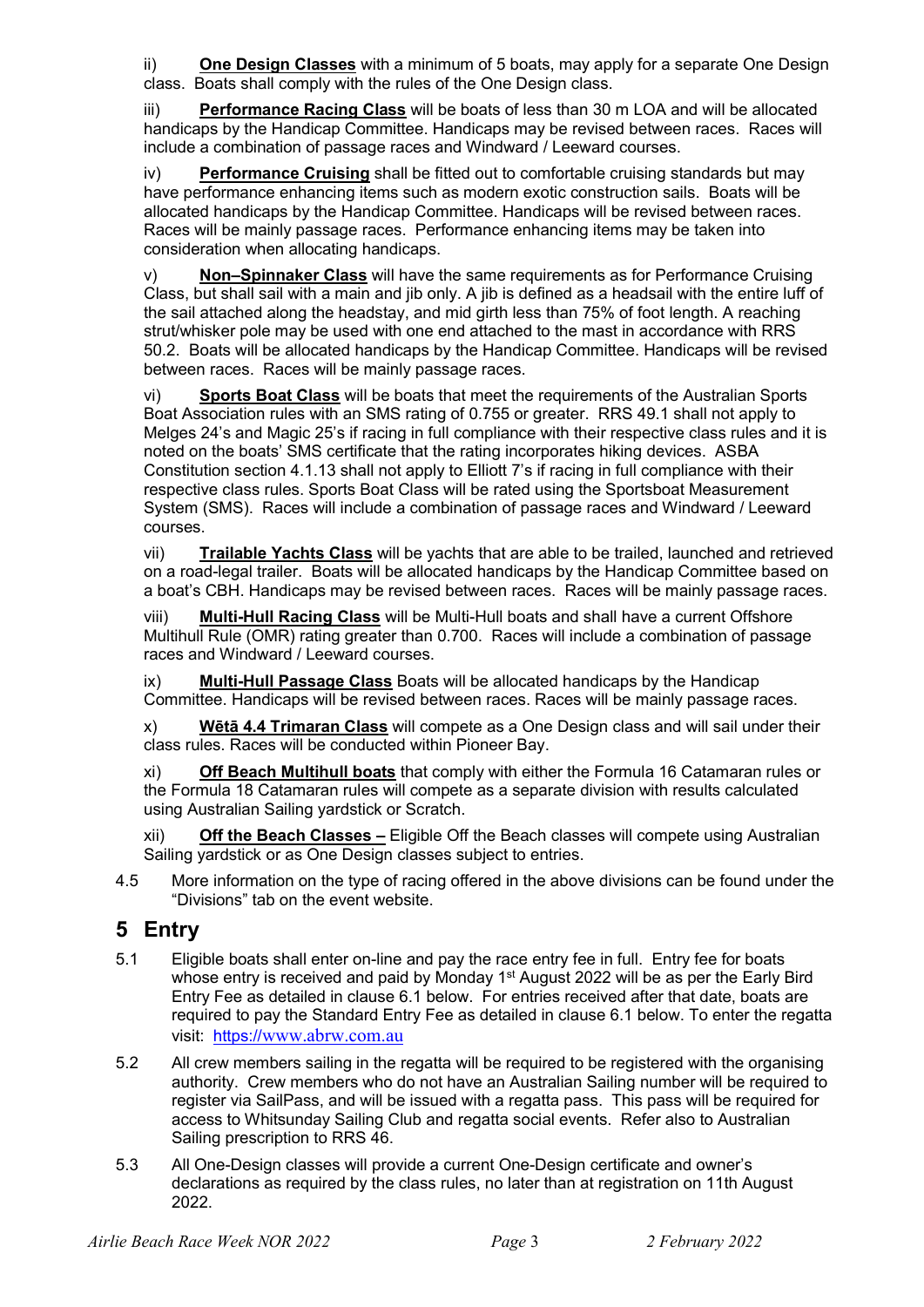- 5.4 No changes to IRC or ORC Certificates will be permitted after 1700 hrs, Thursday 11th August 2022 except as a result of a rating protest or to correct a Rating office error.
- 5.5 All boats entering in divisions handicapped by performance-based handicaps, shall supply, as part of their entry, suitable information to allow the Handicap Committee to allocate a starting handicap. This may be by way of a suitable photo of the entered yacht. The information can be sent electronically to  $info@abrw.com.au$  or by mail to:

Airlie Beach Race Week PO Box 495

Airlie Beach Qld 4802

- 5.6 To meet the requirements of the Aquatic Sport Sector Industry COVID Safe Plan, all participants, volunteers and officials of this event must register their details with the event organisers. All participants are required to provide the following information at time of registration:
	- Name as shown in the passport or other ID:
	- Your permanent address (street/apartment/City/postal number/Country):
	- Your address during the event:
	- Your telephone number:
	- Your e-mail address:
	- Countries that you visited or stayed in last 14 days (if applicable)

### 6 Entry Fees\*

6.1 The entry fee for all boats: -

| <b>Length Overall</b>       | <b>Early Bird Entry Fee**</b> | <b>Standard Entry Fee</b> |
|-----------------------------|-------------------------------|---------------------------|
|                             |                               |                           |
| Up to 8.5 metres            | AUS\$350.00                   | AUS\$450.00               |
| 8.6 to 10.0 metres          | AUS\$425.00                   | AUS\$525.00               |
| 10.1 meters $-12$ meters    | AUS\$450.00                   | AUS\$550.00               |
| 12.1 metres $-$ 15.0 metres | AUS\$500.00                   | AUS\$600.00               |
| Over 15.1 metres            | AUS\$550.00                   | AUS\$625.00               |

6.2 \* Please note - The Entry Fee does not include berthing. Entrants will need to make their own arrangements for berthing early as berthing may be very limited in both marinas (see NoR 14).

- 6.3 \*\* To qualify for Early Bird entry fee, boat shall complete entry and pay the Early Bird Entry Fee by close of entries at 2400hrs Monday 1<sup>st</sup> August 2022. Entries received after 1<sup>st</sup> August will be subject to Standard Entry Fee.
- 6.4 Note that entry fees include results under one rating, boats racing in the Rating Passage division holding both current IRC and ORC certificates wishing to race under both will pay an additional \$200 for both IRC and ORC results.

## 7 Registration and Schedule of Races

- 7.1 The detailed race schedules and courses will be displayed on the web site, and will be described in the Sailing Instructions. Charts AUS 825 & AUS 252 cover the racing area.
- 7.2 The racing format will be a combination of round-the-buoys racing in Pioneer Bay, and passage races in Pioneer Bay and through the Whitsunday Passages. Multiple races may be held on some days.
- 7.3

| <b>DATE</b>                      | <b>EVENT</b> |
|----------------------------------|--------------|
| Thursday 11 <sup>th</sup> August | Registration |
| Friday 12 <sup>th</sup> August   | Race Day 1   |
| Saturday 13 <sup>th</sup> August | Race Day 2   |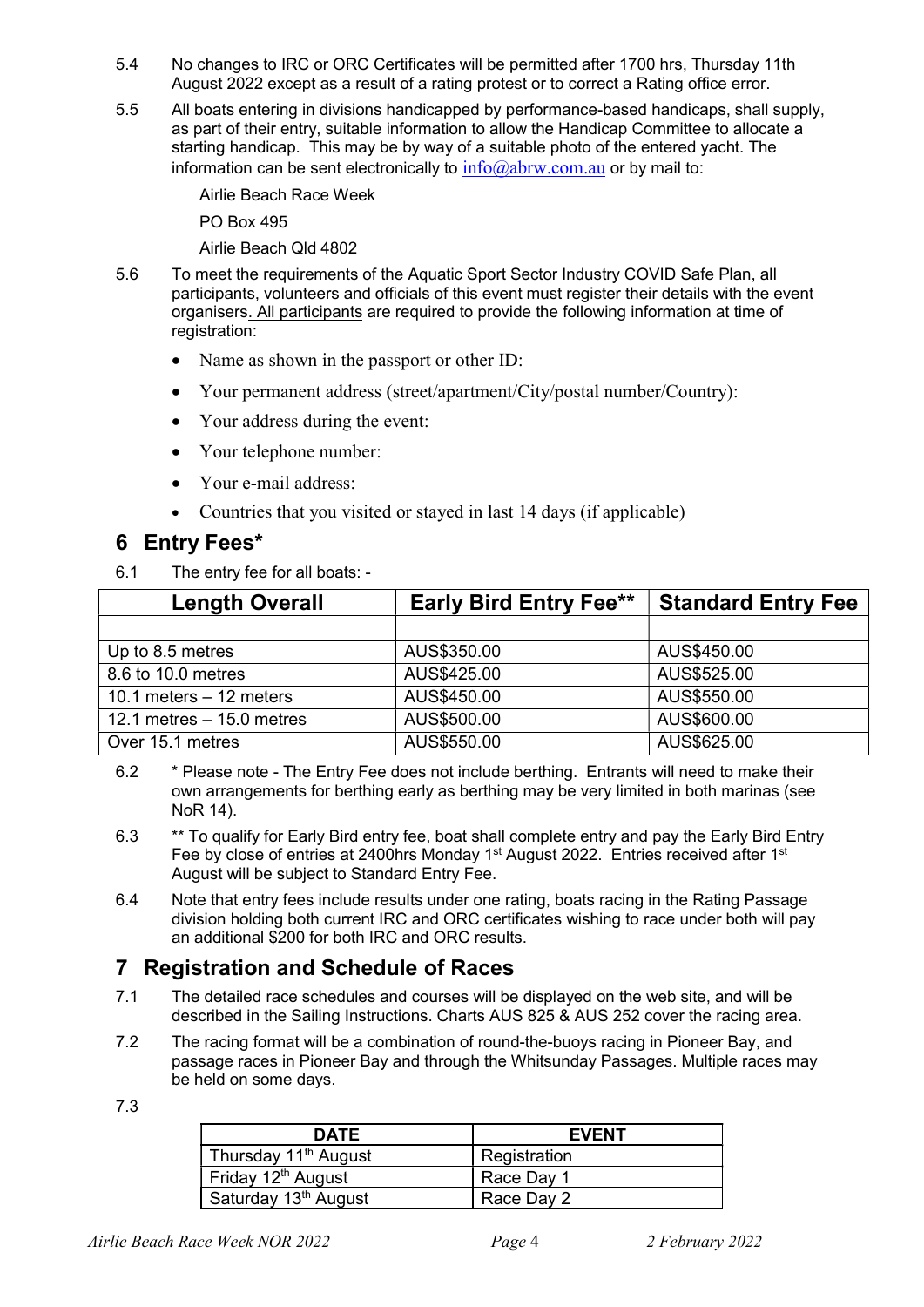| Sunday 14 <sup>h</sup> August     | Race Day 3 |
|-----------------------------------|------------|
| Monday 15 <sup>th</sup> August    | Lay Day    |
| Tuesday 16 <sup>th</sup> August   | Race Day 4 |
| Wednesday 17 <sup>th</sup> August | Race Day 5 |
| Thursday 18 <sup>th</sup> August  | Race Day 6 |

- 7.4 All boats shall register at regatta headquarters, Whitsunday Sailing Club, on Thursday 11<sup>th</sup> August 2022 between 1000hrs and 1630hrs. A competitors' meeting will be conducted at regatta headquarters at 1500 hrs Thursday 11<sup>th</sup> August 2022.
- 7.5 The first race will start no earlier than 1000hrs on Friday 12<sup>th</sup> August 2022.
- 7.6 A Lay Day is scheduled for Monday 15<sup>th</sup> August 2022.
- 7.7 The last race of the series is scheduled for the morning of Thursday 18<sup>th</sup> August 2022. No race will be started later than 1300hrs on Thursday  $18<sup>th</sup>$  August 2022.
- 7.8 The awards presentation will be held at Whitsunday Sailing Club as soon as practicable after the last race of the regatta.
- 7.9 The Race Committee may make changes to the schedule at any time, including using the lay day should it be considered necessary.

#### 8 Ratings and Handicaps

| <b>Class</b>              | <b>Rating or Handicap System</b>       | <b>Scheduled</b><br><b>Races</b> |
|---------------------------|----------------------------------------|----------------------------------|
| Rating Passage            | Rating (IRC and/or ORC) see 6.4        | 6                                |
| <b>Performance Racing</b> | Event Handicap (EHC)                   |                                  |
| Cruising                  | Event Handicap (EHC)                   | 6                                |
| Non Spinnaker             | Event Handicap (EHC)                   | 6                                |
| <b>Sports Boats</b>       | Sportsboat Measurement System<br>(SMS) | 9                                |
| One Design                | Scratch (no handicap)                  | 9                                |
| <b>Trailable Yachts</b>   | Event Handicap (EHC)                   | 6                                |
| <b>Multi Hulls Racing</b> | Offshore Multihull Rule (OMR)          | 7                                |
| Multi Hulls Passage       | Event Handicap (EHC)                   | 6                                |
| Wētā 4.4 Trimaran         | Scratch (no handicap)                  | 12                               |
| F16 / F18 Catamaran       | <b>AS Yardstick or Scratch</b>         | 10                               |
| Other Off the Beach       | <b>AS Yardstick or Scratch</b>         | 12                               |

8.1 Boats will be rated or handicapped as shown below.

- 8.2 The Race Committee intend to have provisional handicaps for the first race of the series posted on the event web site and the Official Notice Board by 1700hrs Tuesday 9<sup>th</sup> August 2022. The independent Handicap Committee may consider applications relating to initial performance-based handicaps if made in writing with supporting documentation during registration. Any such application must be received no later than 1700 Hrs Thursday 11<sup>th</sup> August 2022.
- 8.3 EHC handicaps will be determined by the Handicap Committee, and may be adjusted between races. The decisions taken by the Handicap Committee are final and will not be subject to requests for redress.

#### 9 Sailing Instructions

9.1 It is the intention of the race committee for the Sailing Instructions to be posted on the event web site by Thursday 4<sup>th</sup> August 2022.

## 10 Scoring

- 10.1 Two races are required to be completed to constitute a series.
- 10.2 When fewer than 5 races have been completed, a boat's series score will be the total of her race scores.